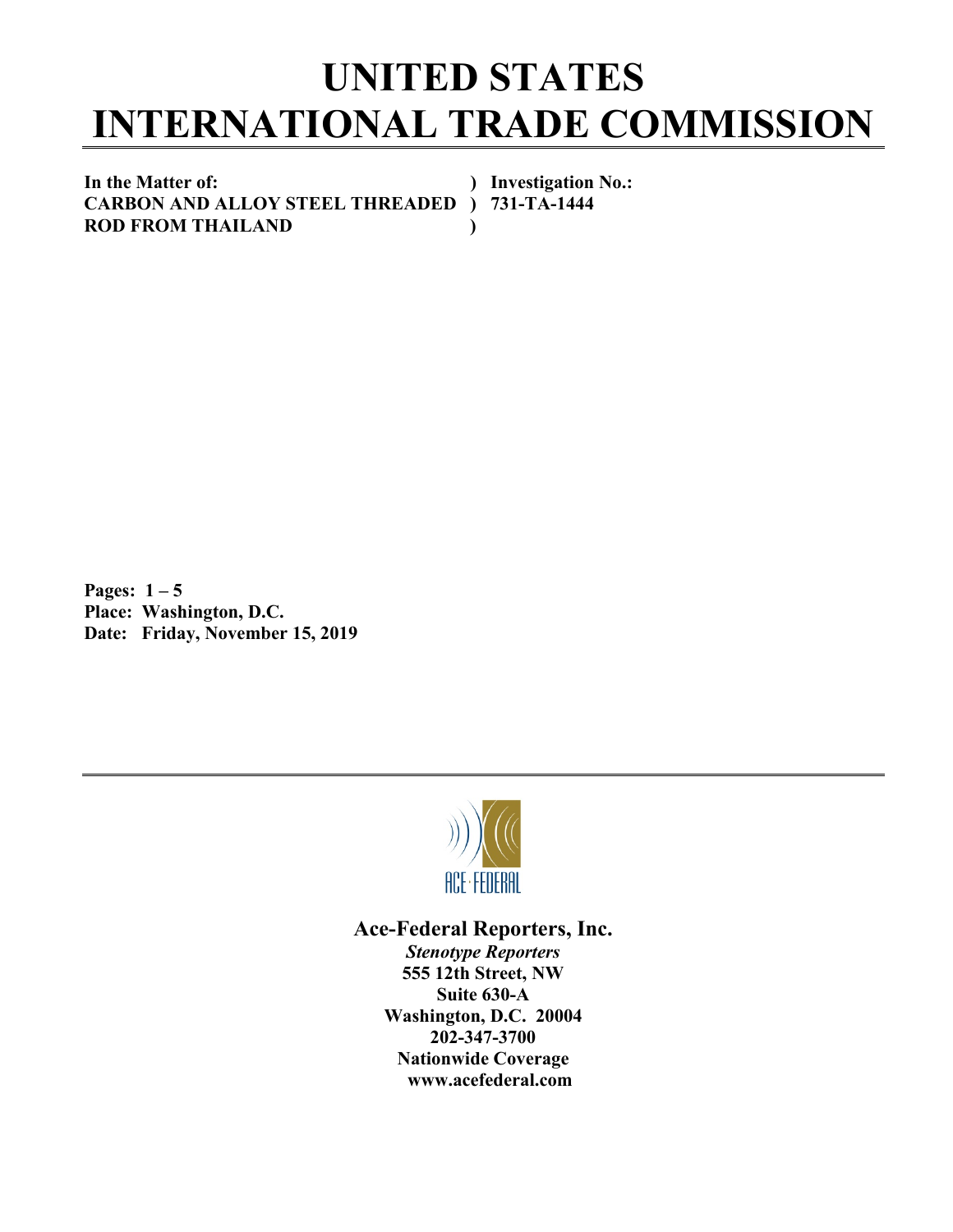1 THE UNITED STATES INTERNATIONAL TRADE COMMISSION 2 3 In the Matter of: (a) Investigation No.: 4 CARBON AND ) 731-TA-1444 5 ALLOY STEEL ) (Final) 6 THREADED ROD ) 7 FROM THAILAND ) 8 9 10 Friday, November 15, 2019 11 Main Hearing Room (Room 101) 12 U.S. International 13 Trade Commission 14 500 E Street, S.W. 15 Washington, D.C. 16 The meeting, commenced, pursuant to notice, at 17 11:00 a.m., before the Commissioners of the United States 18 International Trade Commission, Commissioner David S. 19 Johanson, presiding. 20 21 APPEARANCES: 22 On behalf of the International Trade Commission: 23 COMMISSIONERS: 24 DAVID S. JOHANSON, CHAIRMAN 25

1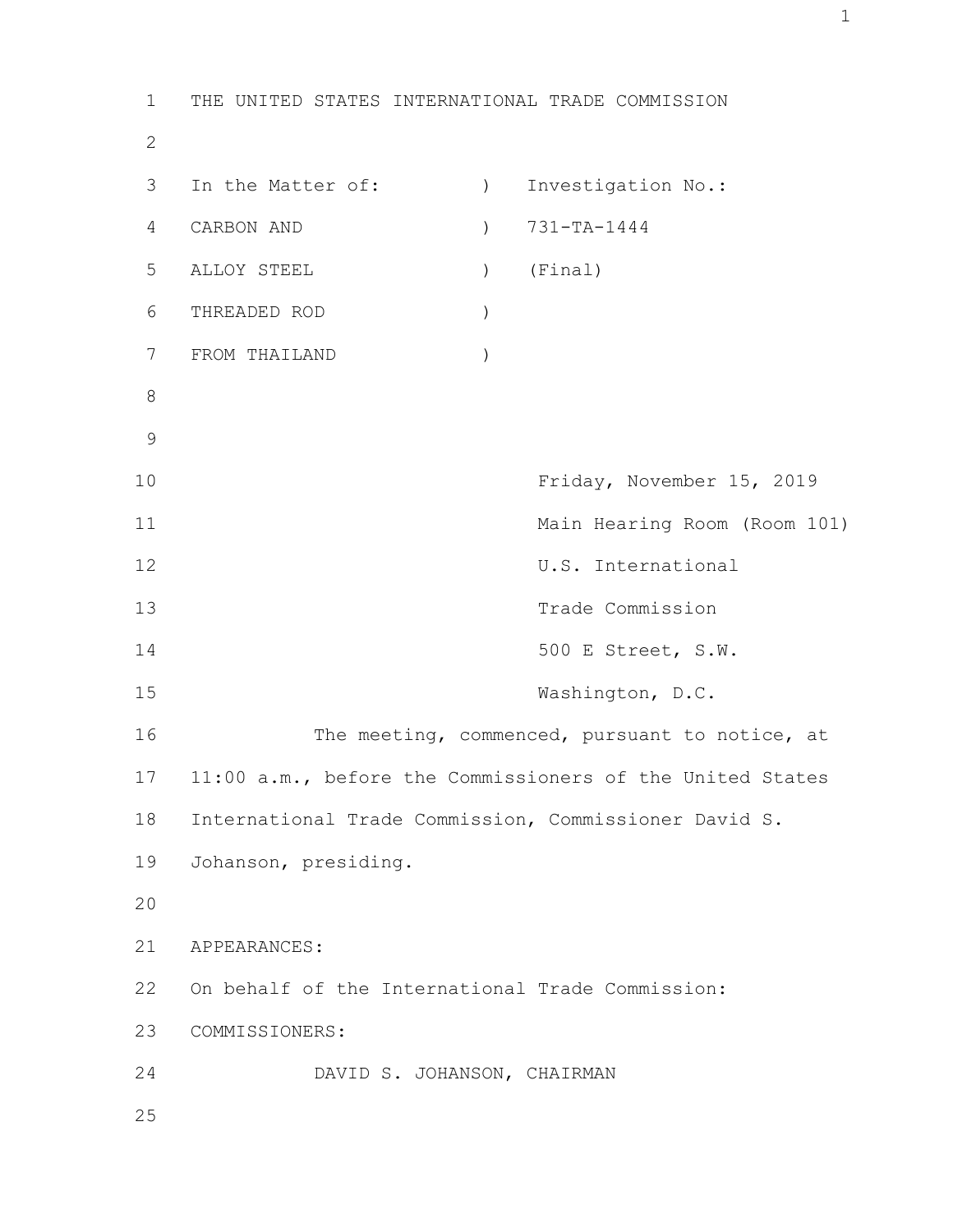1 APPEARANCES (CONTINUED):

| $\overline{2}$  |                     | RHONDA K. SCHMIDTLEIN, COMMISSIONER          |
|-----------------|---------------------|----------------------------------------------|
| 3               |                     | JASON E. KEARNS, COMMISSIONER                |
| $\overline{4}$  |                     | RANDOLPH J. STAYIN, COMMISSIONER             |
| 5               |                     | AMY A. KARPEL, COMMISSIONER                  |
| 6               |                     |                                              |
| $7\phantom{.0}$ | STAFF:              |                                              |
| 8               |                     | KRISTINA LARA, INVESTIGATOR                  |
| 9               |                     | GREGORY LAROCCA, INTERNATIONAL TRADE ANALYST |
| 10              |                     | AHDIA BAVARI, INTERNATIONAL TRADE ANALYST    |
| 11              |                     | LAUREN GAMACHE, INTERNATIONAL ECONOMIST      |
| 12              |                     | DAVID BOYLAND, ACCOUNTANT/AUDITOR            |
| 13              |                     | CINDY PAYNE, STATISTICIAN                    |
| 14              |                     | PATRICK GALLAGHER, ATTORNEY/ADVISOR          |
| 15              |                     | ELIZABETH HAINES, SUPERVISORY INVESTIGATOR   |
| 16              |                     |                                              |
| 17              |                     | WILLIAM R. BISHOP, SUPERVISORY HEARINGS AND  |
| 18              | INFORMATION OFFICER |                                              |
| 19              |                     | TYRELL BURCH, MANAGEMENT SPECIALIST          |
| 20              |                     |                                              |
| 21              |                     |                                              |
| 22              |                     |                                              |
| 23              |                     |                                              |
| 24              |                     |                                              |
| 25              |                     |                                              |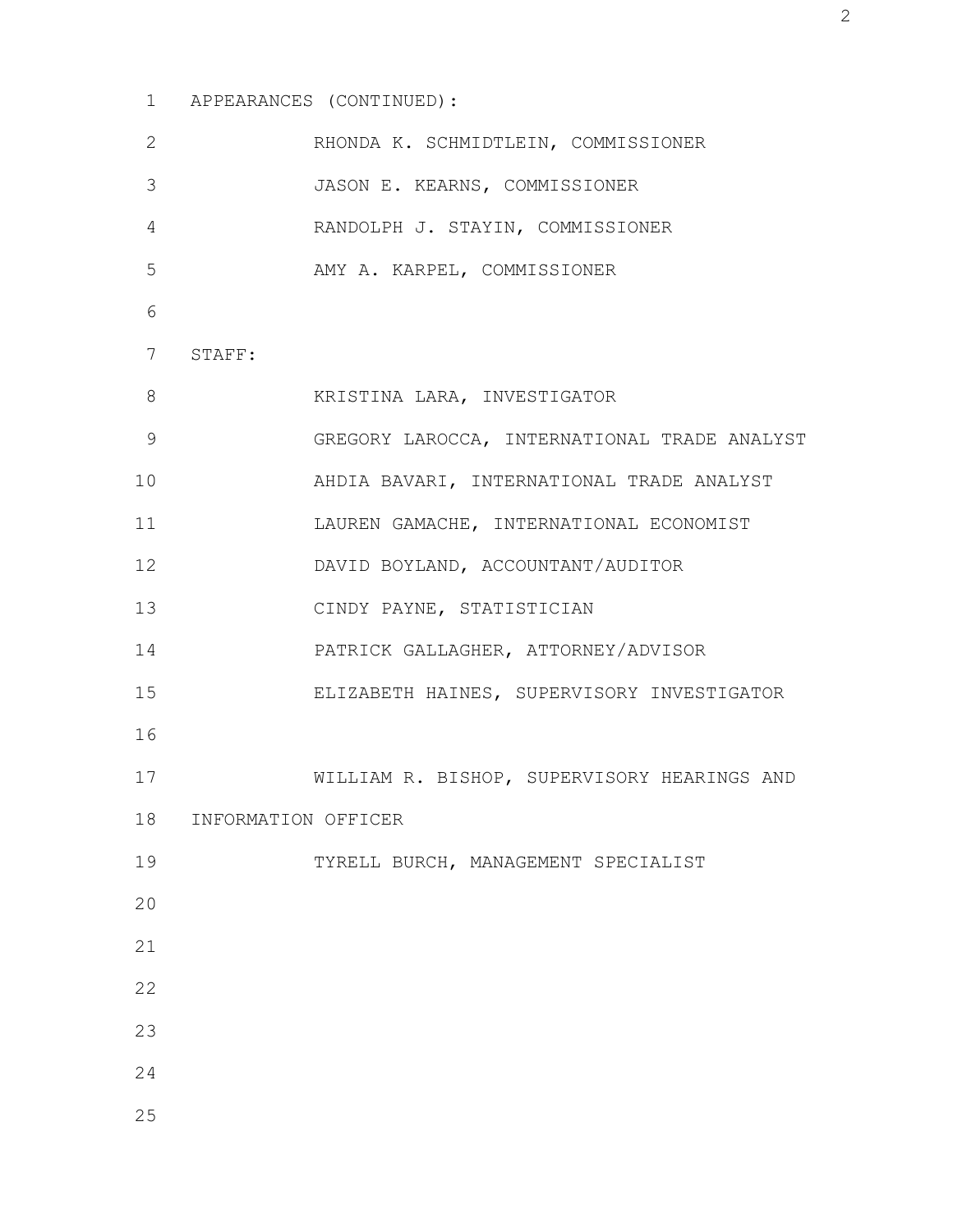| $\mathbf{1}$   | PROCEEDINGS                                                 |
|----------------|-------------------------------------------------------------|
| $\overline{2}$ | (11:00 a.m.)                                                |
| 3              | Good morning. This meeting<br>CHAIRMAN JOHANSON:            |
| 4              | of the U.S. International Trade Commission will now come to |
| 5              | order.                                                      |
| 6              | I understand that there are no agendas for future           |
| $7\phantom{.}$ | meetings, minutes, ratification lists or outstanding action |
| 8              | jackets to consider.                                        |
| $\mathcal{G}$  | Next we turn to the vote on the Final phase of              |
| 10             | Investigation No. 731-TA-1444 concerning imports of Carbon  |
| 11             | and Alloy Steel Threaded Rod from Thailand.                 |
| 12             | Welcome to Ms. Haines and the staff who                     |
| 13             | participated in this investigation.                         |
| 14             | Are there any questions for the staff?                      |
| 15             | (No response.)                                              |
| 16             | CHAIRMAN JOHANSON: Are there any additions or               |
| 17             | corrections to the staff report?                            |
| 18             | MS. HAINES: Elizabeth Haines, there are no                  |
| 19             | revisions.                                                  |
| 20             | CHAIRMAN JOHANSON:<br>Is there any objection to             |
| 21             | approval of the staff report?                               |
| 22             | (No response.)                                              |
| 23             | CHAIRMAN JOHANSON: Hearing none, it is                      |
| 24             | approved.                                                   |
| 25             | Mr. Secretary, will you please call the roll?               |

3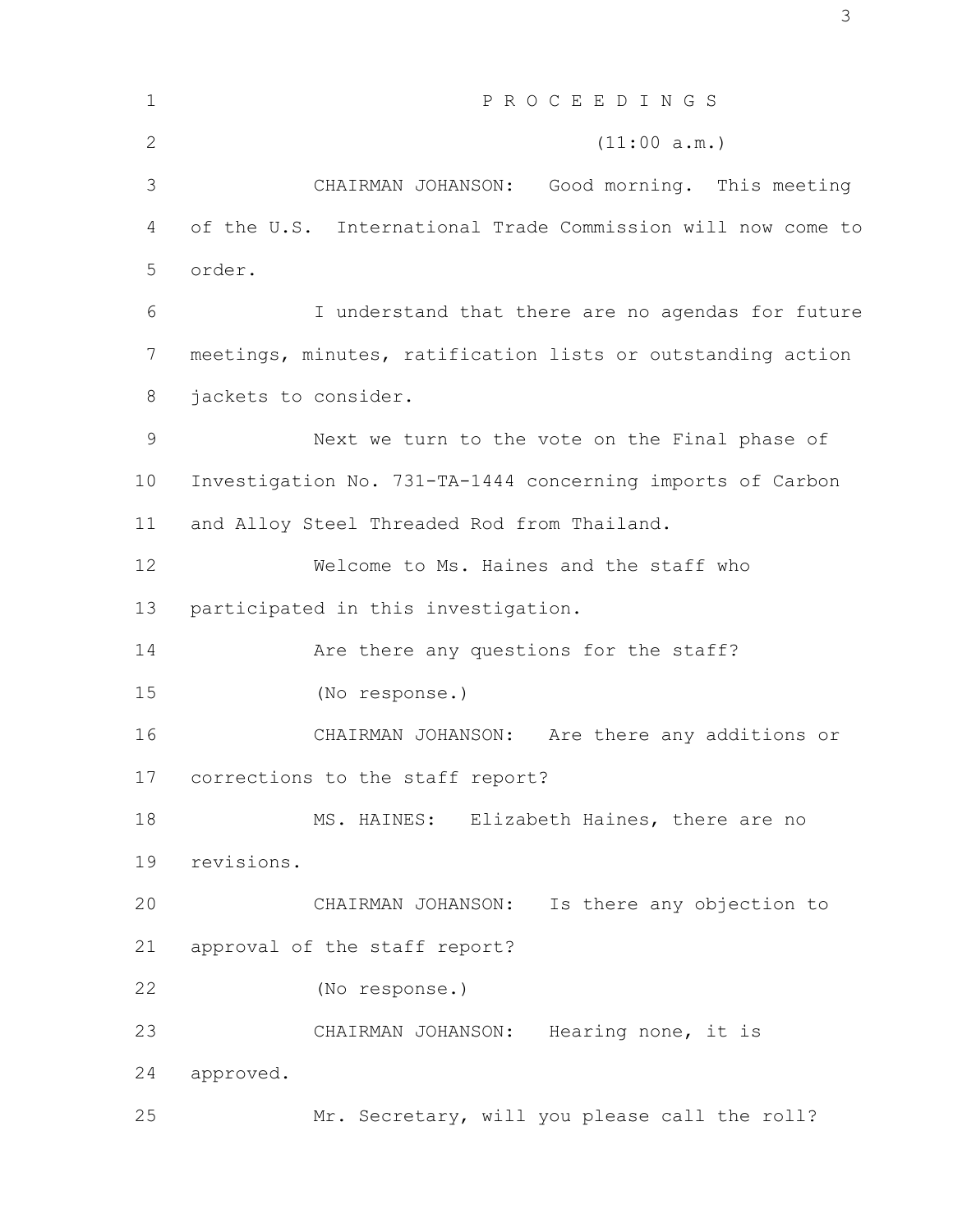1 MR. BISHOP: Commissioner Schmidtlein? 2 COMMISSIONER SCHMIDTLEIN: I vote in the 3 affirmative. 4 MR. BISHOP: Commissioner Kearns? 5 COMMISSIONER KEARNS: I vote in the affirmative. 6 MR. BISHOP: Commissioner Johanson? 7 COMMISSIONER JOHANSON: I vote in the 8 affirmative. 9 MR. BISHOP: Commissioner Stayin? 10 COMMISSIONER STAYIN: I vote in the affirmative. 11 MR. BISHOP: Commissioner Karpel? 12 COMMISSIONER KARPEL: I vote in the affirmative. 13 MR. BISHOP: Mr. Chairman, the Commission has 14 reached an affirmative determination. 15 CHAIRMAN JOHANSON: Thank you, Mr. Secretary. 16 Further information concerning this determination will be in 17 the press release. Views of the Commission are currently 18 scheduled to be completed and filed by December 5, 2019. 19 Thank you to all staff who participated in this 20 investigation. Seeing that there is no other business 21 before the Commission, this meeting is adjourned. 22 (Whereupon, the meeting was adjourned at 11:02 23 a.m.) 24 25

4